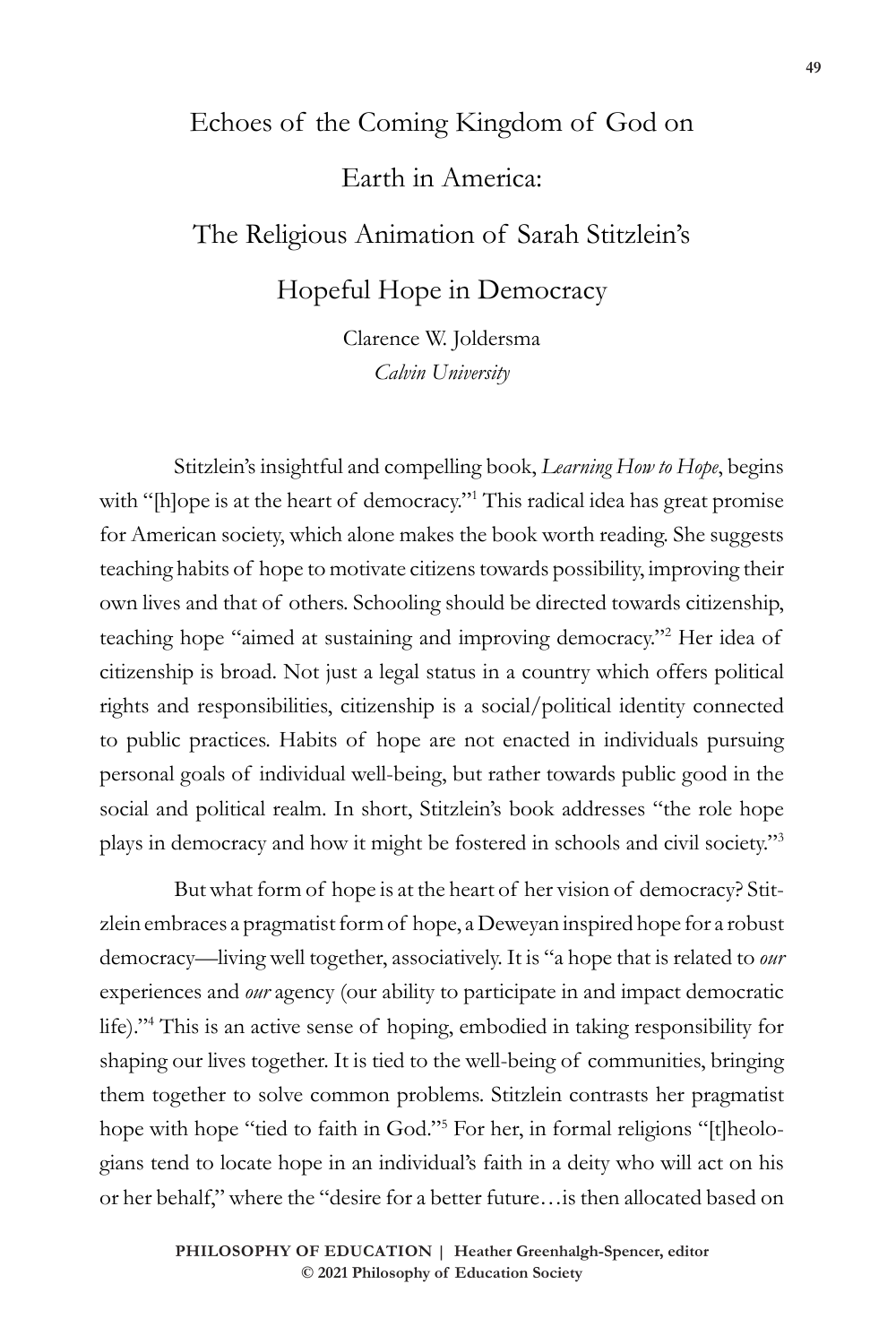the faith, belief, and/or practices of the individual, depending on his religious affiliation."<sup>6</sup> She depicts religious approaches as depreciating human agency and fostering passivity, and suggests they are inadequate to animate democracy. She summarizes, "[r]ather than a religious faith, which entails an adherence to God or ideology, pragmatists exhibit faith by being willing to try out ideas and to pursue desired ends even in the face of uncertainty or difficulty."<sup>7</sup>

Stitzlein's contrast with religion echoes Dewey's distinction in *A Common Faith* between "religion" (noun) and "religious" (adjective)*. Religion* for Dewey "signifies a special body of beliefs and practices having some kind of institutional organization," i.e., settled doctrines specifying the parameters of organized religion.8 By contrast, *religious* for Dewey is a spirit moving beyond the actual into what is possible, as if "[a]n unseen power controlling our destiny becomes the power of an ideal."9 The *religious* has a "comprehensiveness and intensity" and "[l]ives . . . are consciously inspired by loyalty to such ideas."10

Dewey's idea of religious (adjective) evidently drew on his own religious tradition of Calvinist congregationalism. Dewey's pastor at First Congregational Church, Lewis Brastow, emphasized "intelligence and social action . . . and reconstruction."11 Brastow explained, "[o]ne should rise to 'spiritual manhood' [but] the rescue and reconstruction are not wholly of individual men in their isolation from their fellows, but of men in their associate life . . . No man ever finds completeness in himself . . . only in our associate life. Men must be won to a common life."12 Dewey says "[t]he actual religious quality in the experience described is the effect produced, the better adjustment in life and its conditions . . . The way in which the experience operated, its function, determines its religious value. If the reorientation actually occurs, it, and the sense of security and stability accompanying it, are forces on their own account."13 For Dewey the religious nature of the experience is in its trajectory, a force towards "better adjustment" in living together. Rather than mere accommodation, it is adjustment that signals the experience as religious. What makes it a religious experience is its reorienting power, towards collective security and stability and peace. It also implies an inner change that accompanies a social change. Precisely when this sort of change of attitude occurs, it is a religious change, especially when it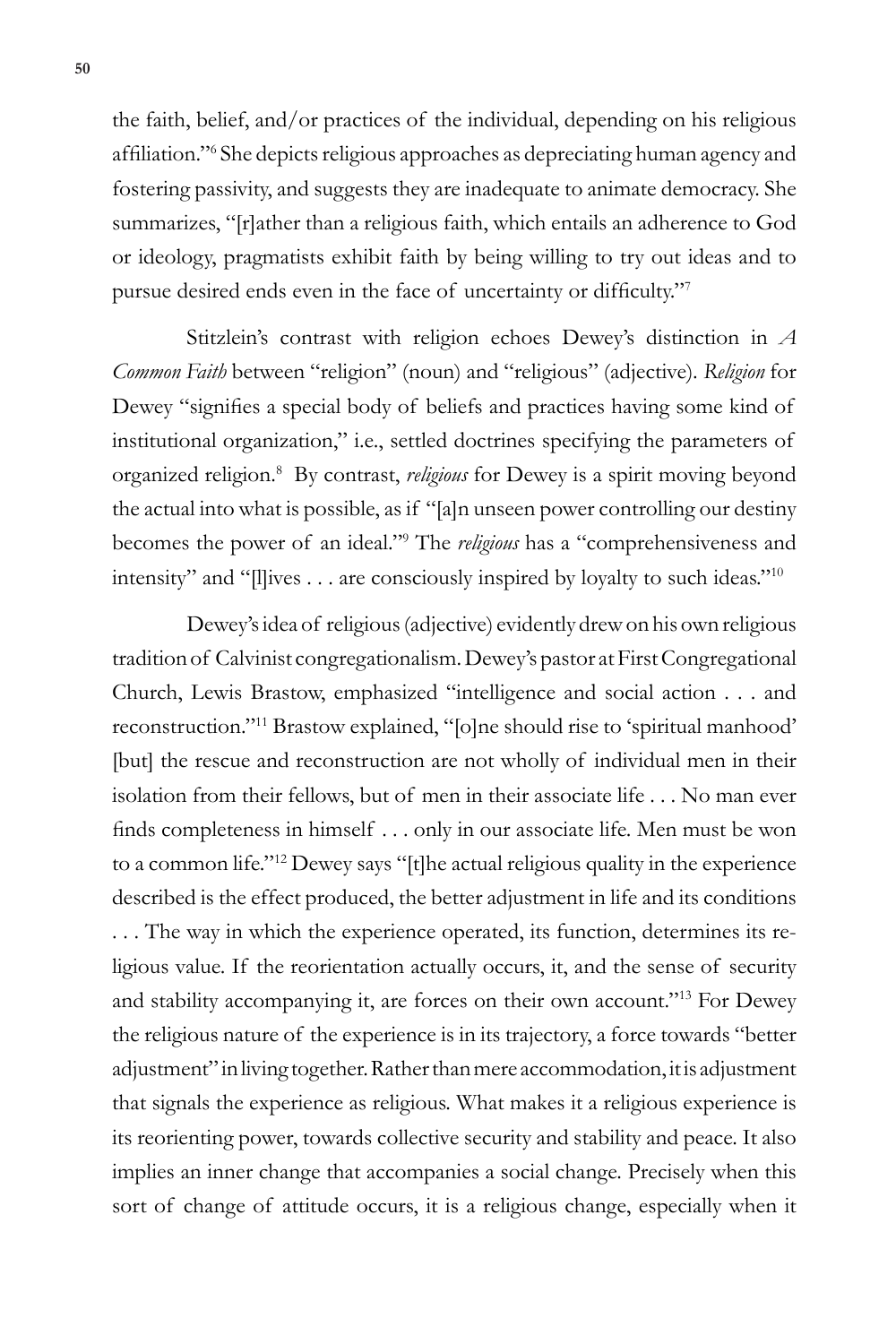"appropriates a person's life as a whole."14 The person as a whole self is imaginatively projected into the ideal of harmonizing with society in associative living. The *religious* thus involves, Dewey says, "the unity of all ideal ends arousing us to desire and [to] actions."15 Dewey's idea of the religious (adjective) has obvious parallels with Brastow's Calvinist congregationalism.

Stitzlein's pragmatist hope clearly contrasts with what Dewey calls religion (noun). But does it contrast with what he calls *religious* (adjective)? She invokes Cornel West, someone situated in the pragmatist tradition who brings explicitly religious sentiments into play to encourage agency for change.16 Stitzlein references West's idea of meliorism, explaining that "[West's] meliorism is driven by virtues that enable one to flourish as one faces despair, a drive 'to try to keep struggling for more love, more justice, more freedom, and more democracy."<sup>17</sup> She cautions that West isn't drawing on his religion, for his "prophetic, blues hope is bolstered by habits of courage and Christian love, which is focused less on a savior figure and more on how people can support each other."<sup>18</sup>

Perhaps not his religion (noun). However, West's prophetic pragmatism is self-identified as an "Afro-American revolutionary Christian perspective."<sup>19</sup> West characterizes his prophetic stance religiously, as involving "distinctive Christian conceptions of what it is to be human, how we should act towards one another and what we should hope for."20 His identification with what he calls the downtrodden involves a "moral vision and ethical norms . . . derived from the prophetic Christian tradition. I follow the biblical injunction to look at the world through the eyes of its victims."21 His hope is rooted in "the good news of Jesus Christ, which lures and links human struggles to the coming of the kingdom," the hope which he believes wards off despair and disappointment.22 West's pragmatism is animated by a religious spirit, in Dewey's adjective sense, where the Christian narrative is "stripped of its static dogmas and decrepit doctrines" while animating "political engagement."23 However, West's religious spirit still includes the "truth" of "the Reality of Jesus Christ" which "encourages the putting of oneself on the line."<sup>24</sup> West states that "the resurrection claim essentially refers to the inauguration of a new future, a future that promises redemption and deliverance."25 West's religious (adjective) spirit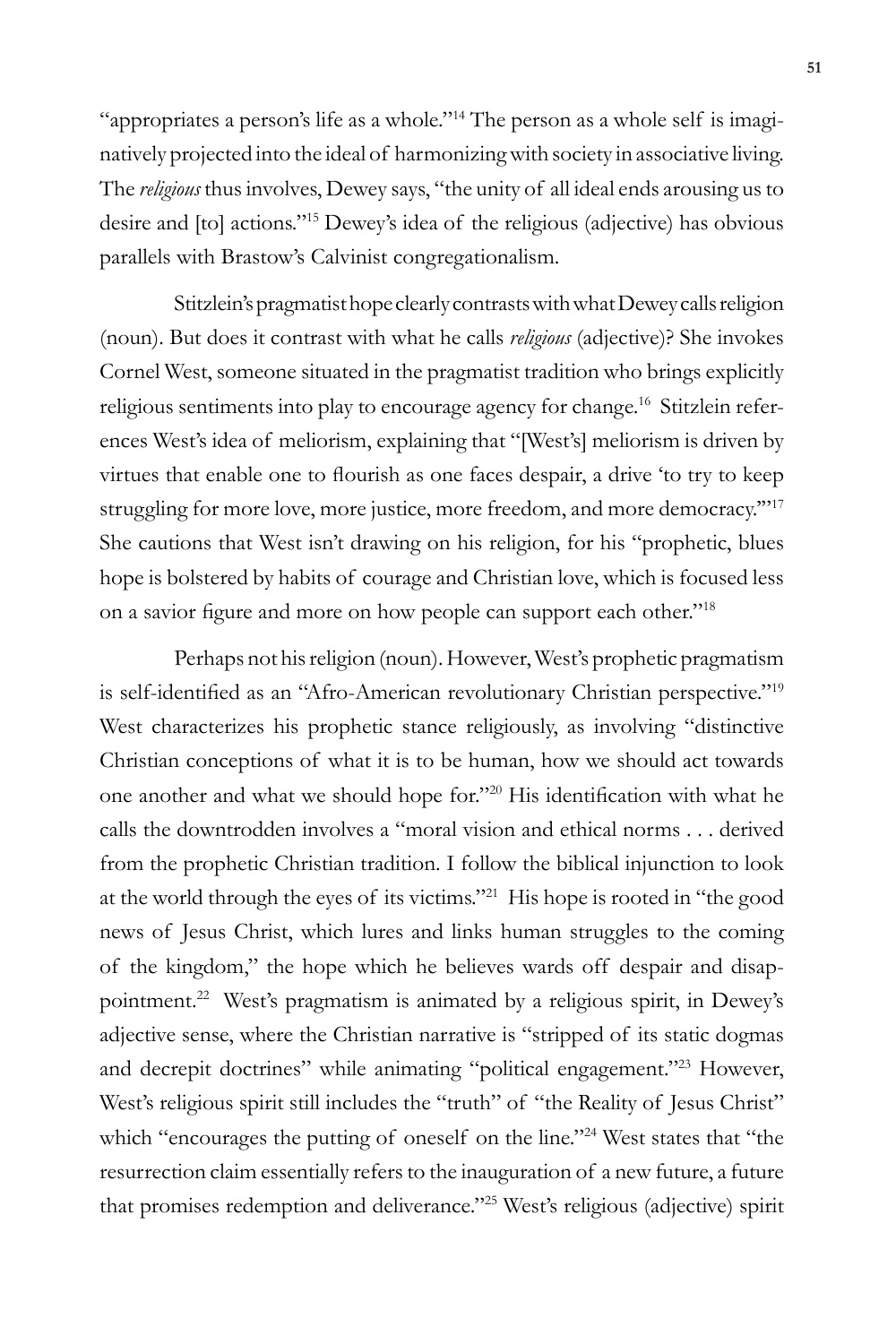draws on his religion (noun) to animate political actions of the sort Stitzlein values and connects to authentic democracy.

West's pragmatism isn't an outlier. The Chicago school of pragmatism—Dewey, Mead, Tufts, Addams—has a similar religious spirit.<sup>26</sup> Tröhler argues that American Protestantism and the pragmatist idea of democracy are intimately connected, that "the ultimate aim of Protestantism (and, by extension, Pragmatism) . . . was to build the kingdom of God on earth."27 Without the doctrinal trappings associated with particular organized denominations in America, these pragmatists drew this decidedly religious sentiment from "the work of authors such as Ralph Waldo Emerson, Henry David Thoreau, and especially Walt Whitman."28 Tröhler quotes Dewey as drawing on Whitman especially for "[h]is philosophy of democracy and its relation to religion."29 The religious vision of "establishing God's kingdom on earth" was thought to embody particularly "an emphasis on mutual communication as a prerequisite for democratic decision making."30 As a result, argues Tröhler, Dewey and the Chicago school thought of themselves as academics whose primary goal was "social justice guided by a spirit of democratic Protestantism."31 In particular, influenced by Whitman and others, for Dewey and the Chicago school "the teaching of salvation was seen as the prerequisite to thinking and acting."32

This was not, Tröhler makes clear, a concern with settled dogmas and doctrines, but with a religious (adjective) spirit. Nevertheless, for the Chicago pragmatists "[t]he goal of realizing the message of salvation required adjusting politics and education to these conditions in order to respond to them, where adjustment is an active process that requires targeted action."33 Although not a fixation on dogma, this religious spirit was not devoid of doctrine either. The activities of intelligent cooperation and changing society, moving in the direction of becoming more democratic were not only religious in spirit, but echoed the protestant doctrine of salvation. This echo of salvation included particular religious public roles for humans. In Mead's words, "Christianity was an infallible motive for an active life, 'which raises every man to become a King and Priest.'"34 The Calvinist doctrines of the priesthood and kingship of all believers echoed within pragmatism. It lifted up everyday actions of doing good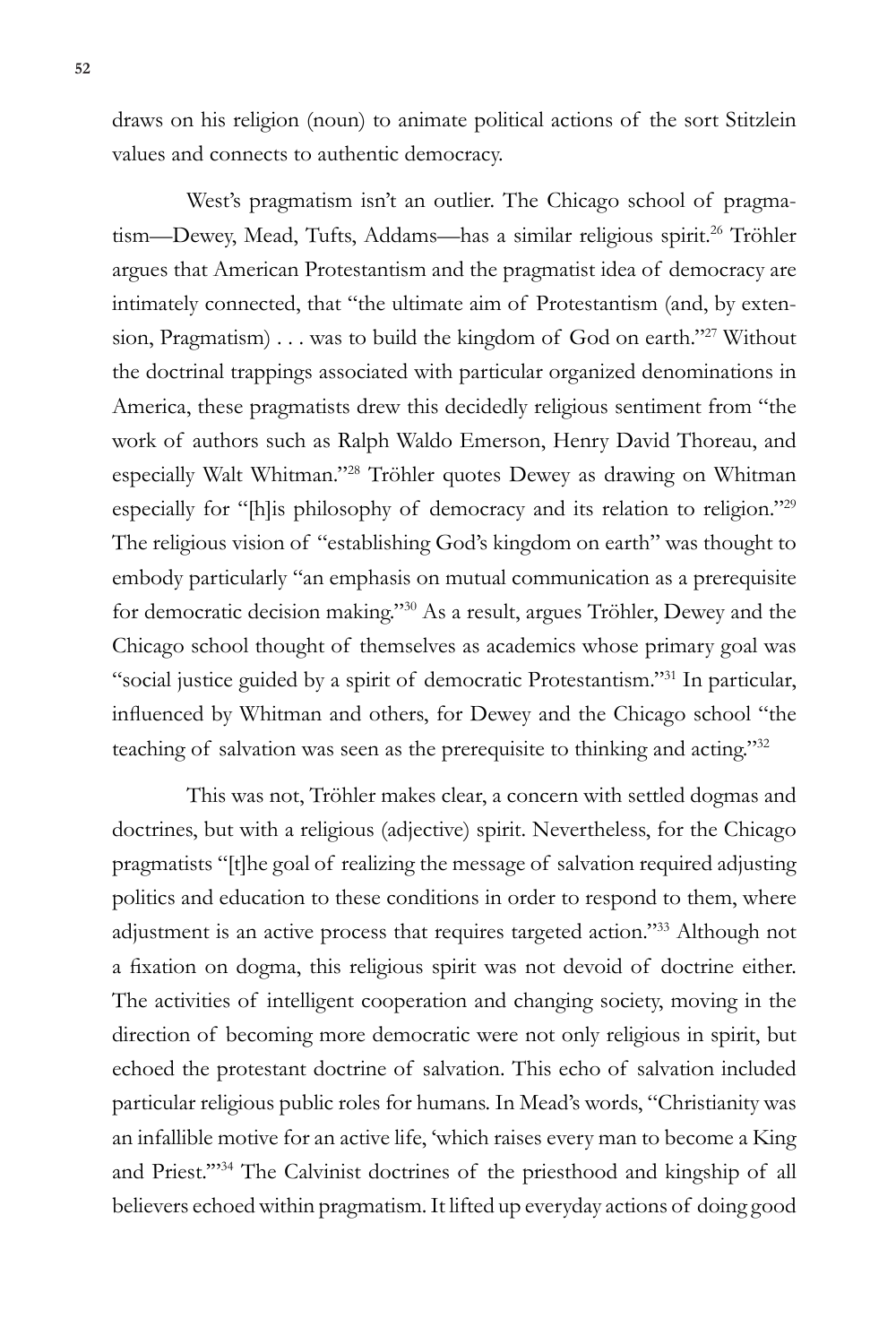and looking out for others to be a priestly function, and it lifted up the everyday mutual and active governance to be a kingly function, each mimicking Christ's priestly and kingly functions. This allowed Mead and the other pragmatists to envision even small everyday actions for change as part of the religious trajectory of moving towards a better society. The trajectory of religious progress uncovered "the idea of a true community of interests" as normative, allowing a contrast with personal individual interests. It meant that "a true community of interests" was involved in moving society towards the "realization of the kingdom of God."35 Although Protestantism as a religious spirit rather than settled dogma was the animating pulse of pragmatism, formal doctrines were nevertheless operative in that spirit. So when Mead states, "[t]he centering of our interest upon riches that pass away involves the absence of all 'treasure in the Kingdom of Heaven.' For where your treasure is there will your heart be also [Matthew 6:21]," he's urging people to put their heart in building the kingdom of God here on earth.<sup>36</sup>

This was connected to the early American theology of millennialism, Christ's reign over a kingdom on earth in which it was assumed that "America was the kingdom of God."37 Early America was dominated by views of a 1000-year reign of Christ at the end of time: "[t]he millennial theme was pervasive in [American] religion, where ministers promised millennial states that ranged from the literal heavenly kingdoms of the Calvinist conservatives to the metaphorical earthly states of the dissenters and deists."38 The idea of millennialism, which had at least two major variations—premillennialism and postmillennialism—meant that what in Christian doctrine was termed "the kingdom of God" was going to occur at a particular location on earth at some time in history. For some—the *pre*milliannials—this was believed to be *pre*ceded by a feared apocalyptic war and condemnatory judgment, before Christ would reign in peace and make all well. For others—the *post*millennials—Christ's reign on earth was going to happen *after* an age (millennium) in which Christians paved the way for that coming. In post-millennium doctrine, human action would Christianize culture, preparing a receptive earth for Christ's return and reign. Both pre- and post-millennialism played central roles in the self-understanding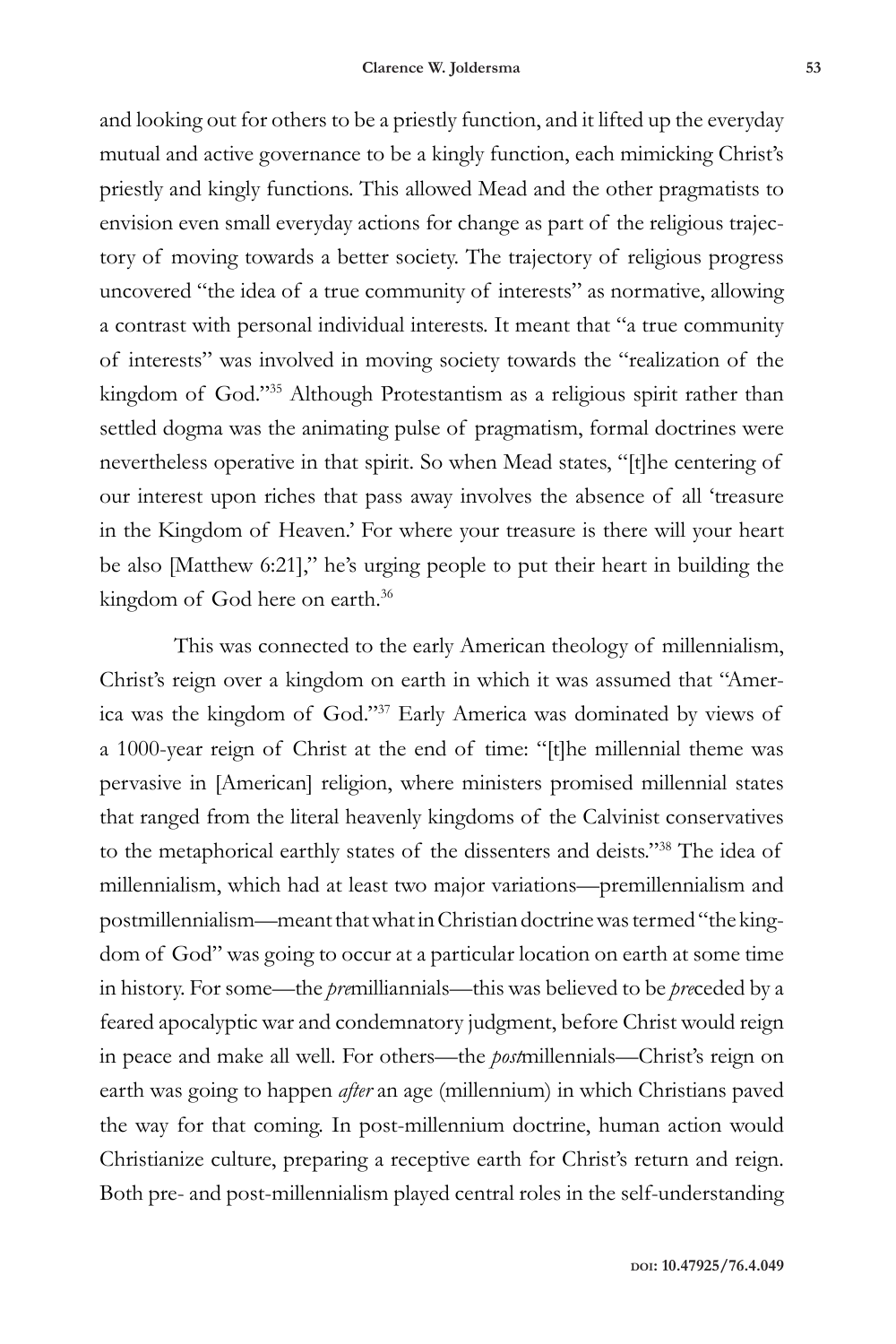of America. In both versions, America was thought to be the place where that kingdom of God was going to occur on earth. In the postmillennial version, "[t]hese political prophets assumed that the founding would usher in a new era of republican peace and happiness. They called this political heaven-on-earth the 'political millennium.'"39 Among the nations, America was an exceptional country precisely because it was going to be the geographic location where God's kingdom would come down to earth.

Although using markedly different language, and written in a different time, I'm struck by how Stitzlein's depiction of democracy, and her urging America to engage in a pragmatist hope, echoes not only the Chicago school's religious spirit but also postmillennialist theological doctrine. Not apocalyptic or dogmatic, her form of hope nevertheless embodies the spirit of the hopeful hope of postmillennialism. Just like postmillennialists, her hopeful hope is tied up with America as a way of life, a combination of vision and action in America for America. She approvingly quotes pragmatist Colin Koopman, "America, like pragmatism, is an emblematic vision of hope."40 This phrasing suggests that America is an exceptional nation in its serving as a symbol of hope. Further, Stitzlein suggests that pragmatism involves a profound social imaginary about "how we understood ourselves, our relation to each other, and our role in the world."41 The "us" here is consistently "us Americans" and the place that we are living is consistently "America." She references Thomas Paine, who envisioned "a common cause and a new utopian nation," rooted in a religiously based exceptionalism: "*America* was *God's* country of the *future.*"42 Of all the countries, it is *America* that is God's country; America isn't just a secular country, but *God's* country; and, it isn't America's present, but its *future*, that is being imagined. In this social imaginary, "being an American meant building social and political life anew."<sup>43</sup>

The content of Stitzlein's pragmatist hope is American democracy. She states, "[t]he content of such hoping comes to compose a vision of our shared life together within American democracy, one that springs from the people and is enacted by them, and one that is, importantly, revisable."44 This echoes not only Paine's exceptionalism but also Mead's "true community of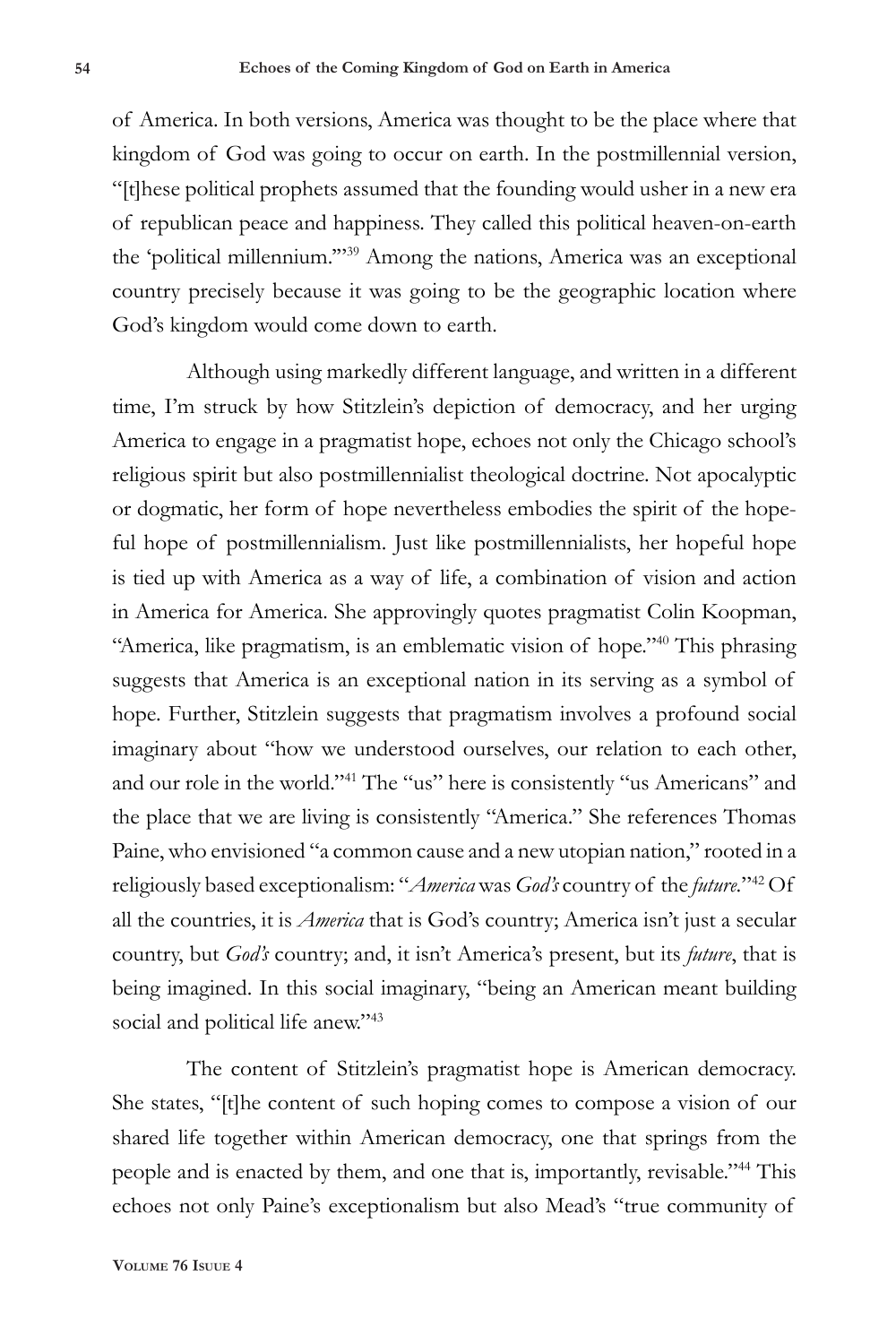interests" that could move society towards the "realization of the kingdom of God."45 Stitzlein's idea of our shared life together in democracy, her broadest form of hope, is connected to a specific nation, America. It is America in the future, in which the shared life together involves "the flourishing of American people."46 She suggests, "[s]hared objects and objectives of hope may help us build a new conception of America that we can rally around—a sense of who we are and what we stand for that we can take pride in, defend, and advance."<sup>47</sup> This is future-oriented vision of America is one in which more people will feel at home and thrive. Stitzlein's hopeful hope for democracy echoes postmillennialism's American exceptionalism, that America is (on its way to) the kingdom of God on earth.

As stated earlier, central to Stitzlein's form of hope is meliorism. She quotes Dewey in this context, who describes meliorism as "the idea that at least there is a sufficient basis of goodness in life and its conditions so that by thought and earnest effort we may constantly make things better."48 But meliorism is central to postmillennialism, which embraces preparation for the Kingdom of God through steady progress of social improvement: "the future depended on the power of steady perseverance," preparing a path "for the universal reign of the Prince of peace."49 Postmillennialism centered on humans enacting such meliorative preparation: "the application of human action held out the possibility of incremental progress."50 The Kingdom of God would be "ushered in by human means."51 America could bring about its own status as Christ's kingdom on earth by its own collective incremental effort of associative living. Stitzlein similarly emphasizes a future-directed meliorism, "a belief in the agency of people, trusting that they can have significant impact on the world."<sup>52</sup>

Stitzlein's meliorism is connected to her idea of hope in a robust democracy. Democracy is a radical way of living together, associative living. Stitzlein quotes Colin Koopman, "[d]emocracy is the simple idea that political and ethical progress hinges on nothing more than persons, their values, and their actions."53 She states explicitly that this spirit of democracy, present in America from its founding, lingers to this very day. Central to democracy is the impulse "to create a new and better nation and world," and "meliorism fits well with democracy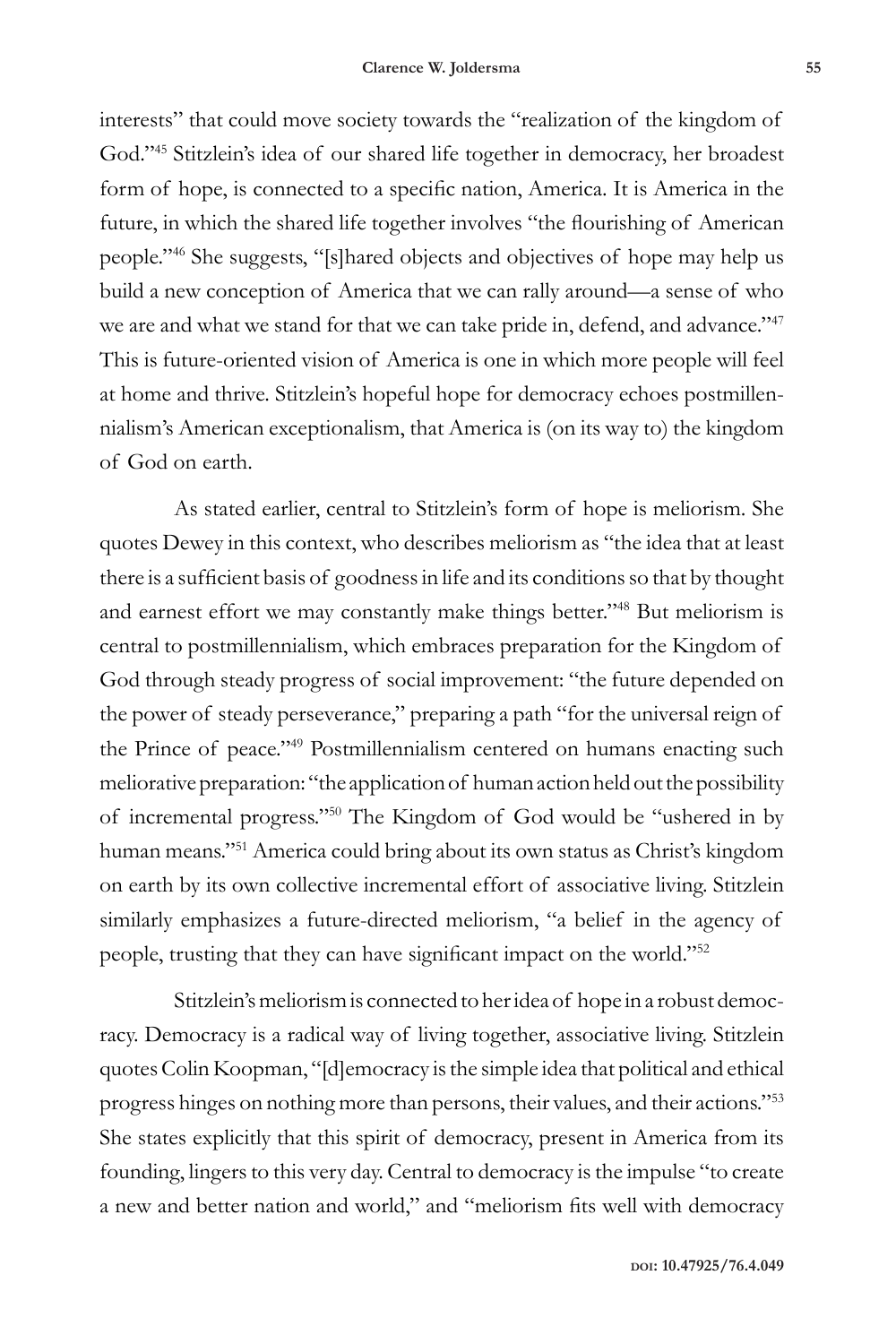as a way of life where our hopes can be nurtured together."54 Meliorism as a belief in the improvability of the nation is not local and particular but general and national. She quotes Koopman to show that essential to America is such hope-embodied meliorism: "a loss of hope is a loss of America itself."55 For Stitzlein, the hopeful impulse to create a new and better nation is the animating heartbeat of America itself. She argues that America's history shows us becoming "more just and freer over time," that despite significant exceptions, "the overall trend of progress."56 This resonates with the long tradition of religiously hopeful meliorism that comprises postmillennialist thought in America, the religiously-inflected idea of working together towards perfection by slow degrees. Stitzlein's hopeful hope in democracy echoes the religious spirit of hope in the coming of the kingdom of God to earth in America.

1 Sarah M. Stitzlein, *Learning How to Hope: Reviving Democracy through Our* 

*Schools and Civil Society* (Oxford University Press, 2020), 1, https://www. oxfordscholarship.com/view/10.1093/oso/9780190062651.001.0001/oso-9780190062651.

2 Stitzlein, *Learning How to Hope*, 3.

3 Stitzlein, 17.

4 Stitzlein, 3.

- 5 Stitzlein, 17.
- 6 Stitzlein, 17 & 21.
- 7 Stitzlein, 22.

8 John Dewey, *A Common Faith* (Yale University Press, 1936), 9.

- 9 Dewey, *A Common Faith*, 23.
- 10 Dewey, 27.
- 11 Siebren Miedema, "Heart and Reason: A Comparison of John Dewey's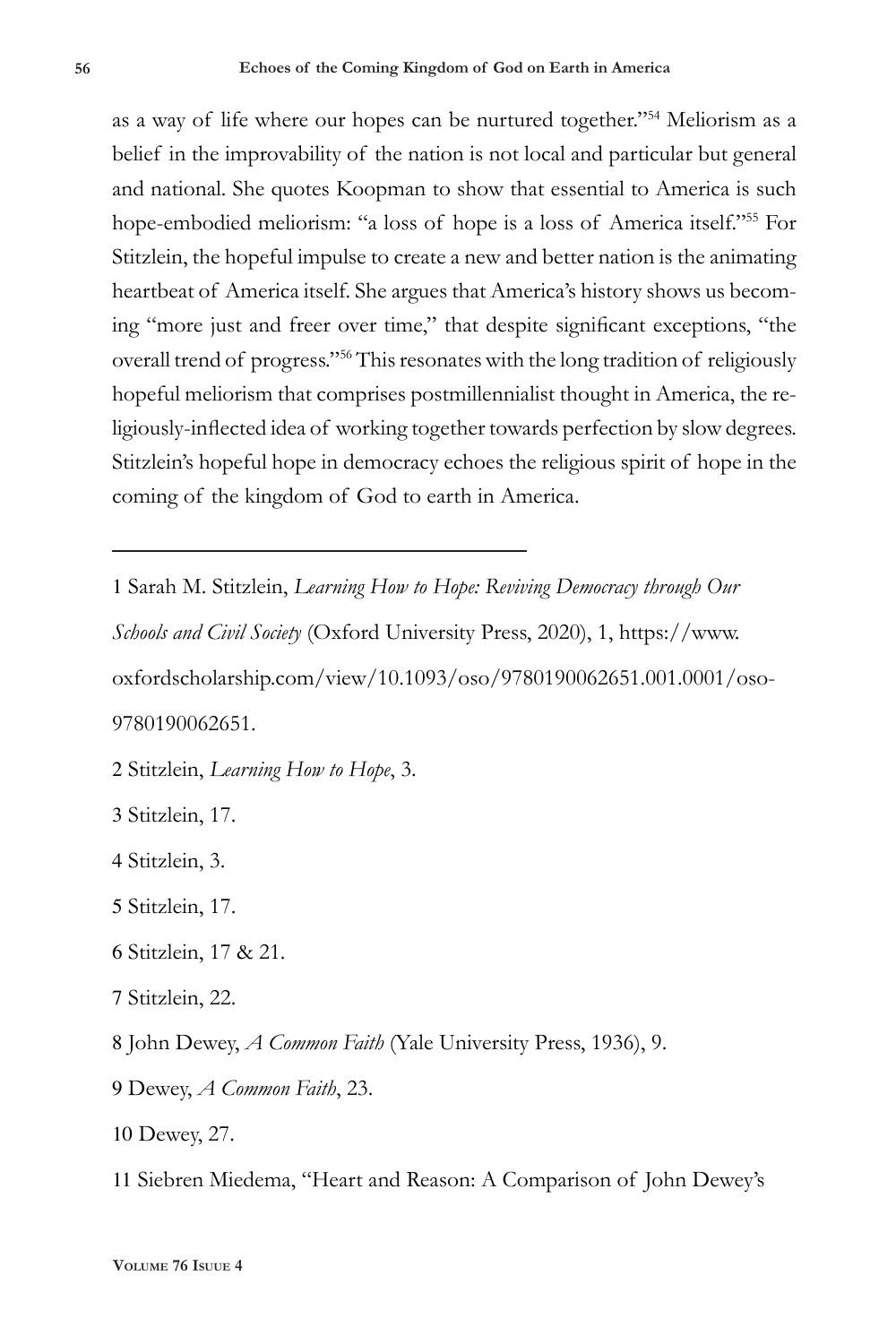A Common Faith and His 'Religious' Poems," *Religious Education* 105, no. 2 (2010): 178, https://doi.org/10.1080/00344081003645178.

12 Quoted in Miedema, 178.

13 Quoted in Miedema, 183.

14 Quoted in Miedema, 184.

15 Quoted in Miedema, 185.

16 Stitzlein, *Learning How to Hope*, 34, 53–54.

17 Stitzlein, 54.

18 Stitzlein, 54.

19 Mark David Wood, *Cornel West and the Politics of Prophetic Pragmatism* (University of Illinois Press, 2000), 2.revolutionary socialist stance to a later, progressive reformist one. Wood shows how West's subsequent reworking of Marxism supports his transition from a socialist to a progressivist politics.\"--BOOK JACKET.","ISBN":"978-0-252-02578- 5","language":"en","note":"Google-Books-ID: RVdQ0mhiapUC","number-of-pages":"264","publisher":"University of Illinois Press","source":"- Google Books","title":"Cornel West and the Politics of Prophetic Pragmatism","author":[{"family":"Wood","given":"Mark David"}],"issued":{" date-parts":[["2000"]]}},"locator":"2"}],"schema":"https://github.com/ citation-style-language/schema/raw/master/csl-citation.json"} 20 Cornel West, *The Cornel West Reader* (New York and Great Britain: Civitas

Books, 1999), 13.

21 West, *The Cornel West Reader,* 370.

22 West, 14.

23 West, 177.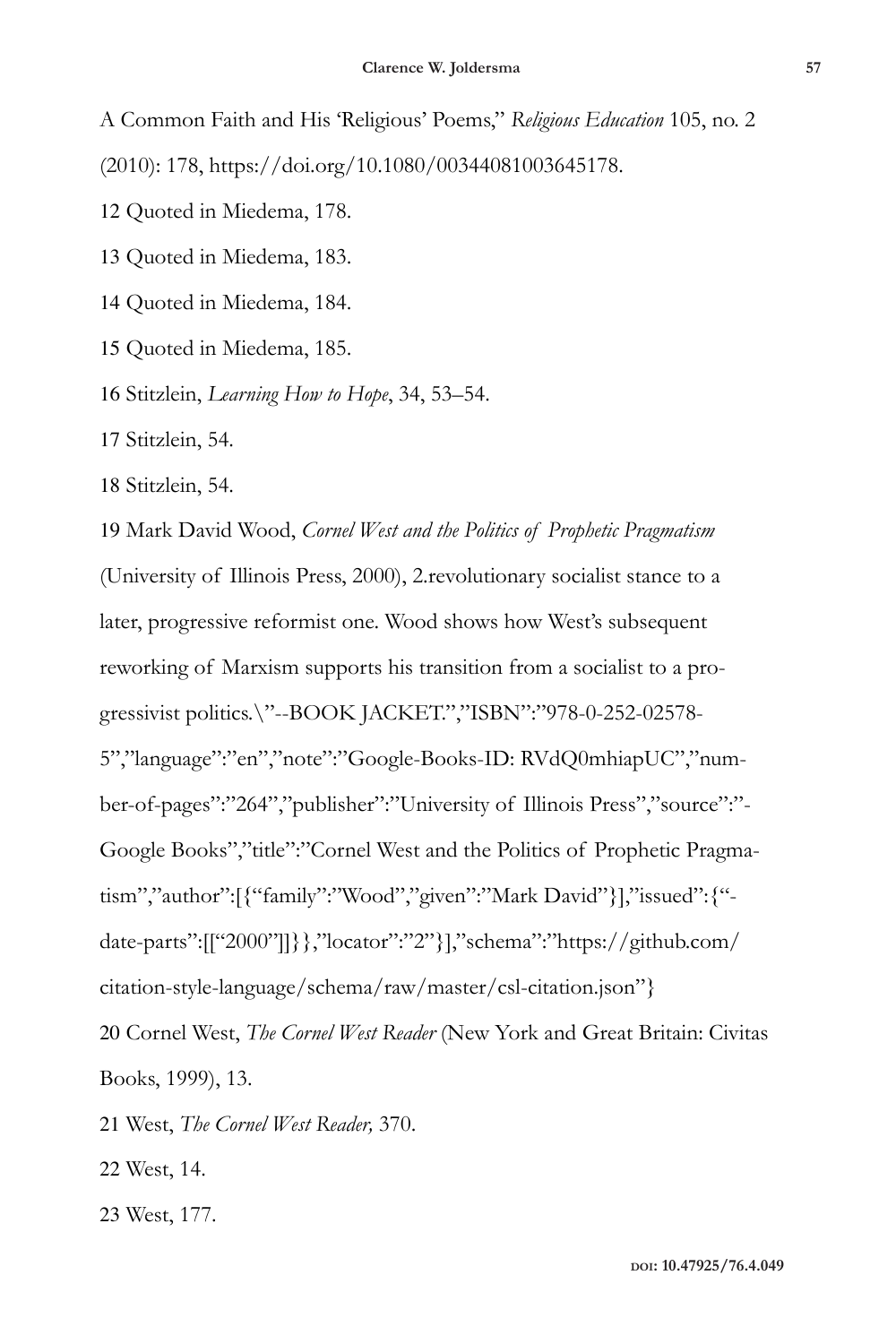West, 419.

West, 419.

Daniel Tröhler, "The 'Kingdom of God on Earth' and Early Chica-

go Pragmatism," *Educational Theory* 56, no. 1 (February 1, 2006): 89–105,

https://doi.org/10.1111/j.1741-5446.2006.00005.x.

 Tröhler, "The 'Kingdom of God on Earth' and Early Chicago Pragmatism," 93.

Tröhler, 94.

Tröhler, 95.

Tröhler, 95.

Tröhler, 97.

Tröhler, 99.

Tröhler, 100.

Quoted in Tröhler, 100.

Tröhler, 102.

Quoted in Tröhler, 101.

Tröhler, 94.

 Michael Lienesch, "The Role of Political Millennialism in Early American Nationalism," *The Western Political Quarterly* 36, no. 3 (1983): 446, https://doi. org/10.2307/448402.

 Lienesch, "The Role of Political Millennialism in Early American Nationalism," 446.

Stitzlein, *Learning How to Hope*, 25.

Stitzlein, 24.

Stitzlein, 23 (emphasis added).

**Volume 76 Isuue 4**